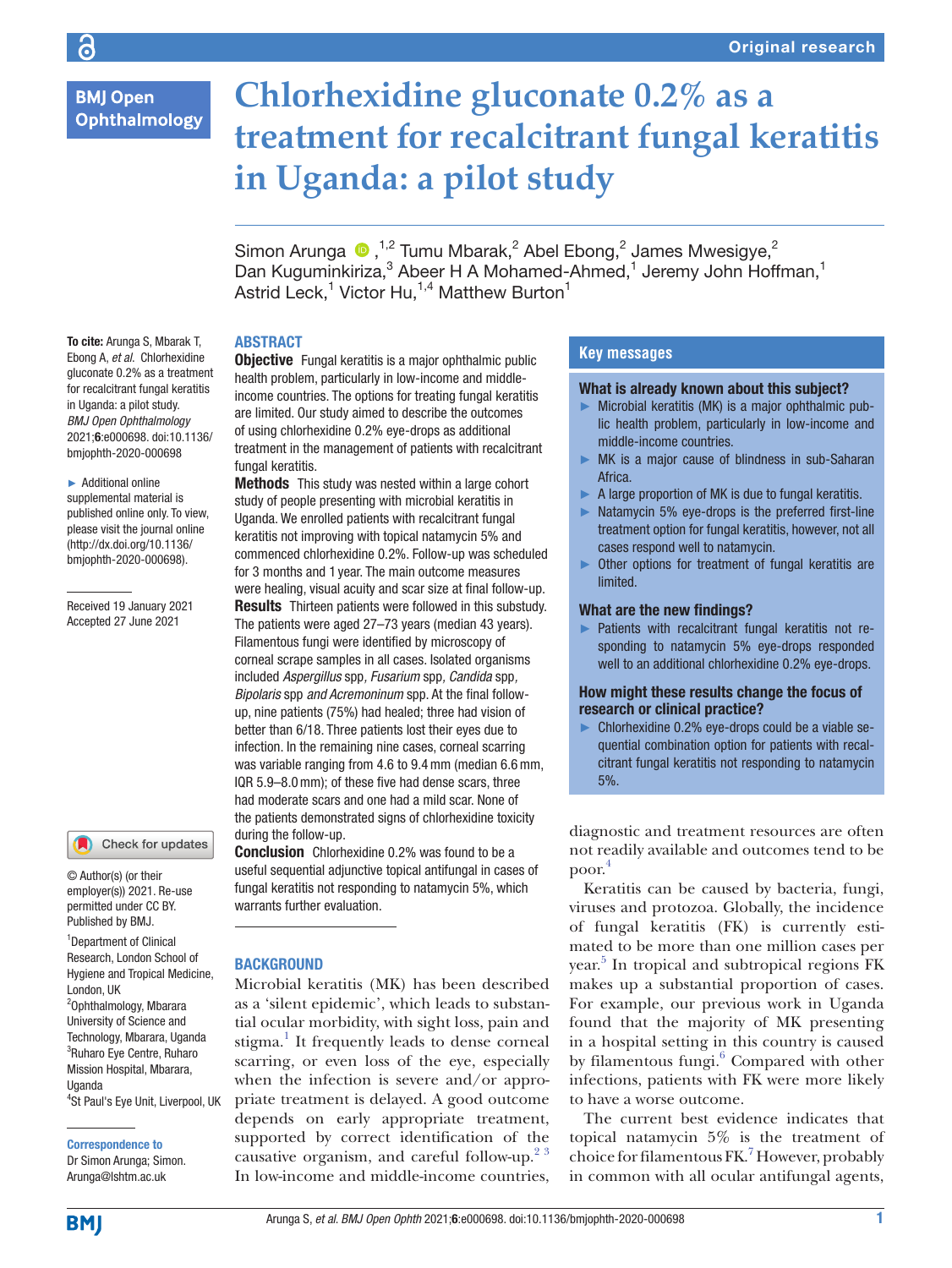it does not appear to be effective at controlling the infection in all cases.[8 9](#page-5-5) In addition, natamycin is currently not readily available in many countries in sub-Saharan Africa (SSA) and it is relatively expensive. Chlorhexidine 0.2% is a widely used antiseptic agent. Chlorhexidine has been used in ophthalmology for over 30 years as an eye-drop preservative and for sterilising contact lenses, and has also been used to treat *Acanthamoeba* and FK.<sup>[10–15](#page-5-6)</sup> Two pilot trials comparing chlorhexidine to natamycin were suggestive of comparable or possibly greater efficacy than natamycin, and that chlorhexidine  $0.2\%$  w/v (aqueous solution) is safe to use.<sup>11 12</sup> Recent studies of the susceptibility patterns of *Fusarium* spp isolates from patients with FK in the Netherlands and Tanzania indicated very good fungicidal activity.<sup>16</sup>

This study, from Uganda, investigated the use of chlorhexidine  $0.2\%$  w/v (aqueous solution) as a sequential combination treatment in a cohort of patients with FK who had evidence of progressive disease despite intensive topical natamycin. Outcome data up to 1year are presented.

#### **METHODS**

This study is a subgroup of a previously reported cohort of 313 people with MK presenting to Mbarara University and Referral Hospital Eye Centre (MURHEC) and Ruharo Eye Hospitals (REH) in Mbarara, Uganda.<sup>6</sup>

#### Patient and public involvement

Patients or the public were not involved in the design, or conduct, or reporting, or dissemination plans of our research.

#### Study participants

MK was defined as loss of corneal epithelium (≥1mm diameter) with underlying stromal infiltrate, associated with one or more signs of inflammation (conjunctival hyperaemia, anterior chamber inflammatory cells, ±hypopyon)[.9](#page-5-8) We also included patients presenting with a deep corneal abscess  $(\geq 1 \text{ mm})$ , defined as having all the features of MK, but without an epithelial defect. We excluded those not willing to participate, those not willing to return for follow-up, pregnant women, lactating mothers and those aged below 18 years.

#### Clinical assessment

We documented participant's basic demographic information and ophthalmic history. This included the circumstances in which their eye became infected, predisposing factors, treatment received and their 'healthcare journey' before reaching the eye hospital. Presenting logarithm of minimum angle of resolution visual acuity at 2 m in a dark room was measured using Peek Acuity software.<sup>[17](#page-6-1)</sup> Participants were examined with a slit lamp to assess the anterior segment using a structured protocol, including eyelid assessment, corneal ulcer features, anterior chamber (flare, cells, hypopyon shape and size) and perforation status. Infiltrate size was determined from the

greatest diameter of the infiltrate (major axis) and the widest perpendicular diameter (minor axis).<sup>9</sup> The final infiltrate size was then derived as the geometric mean of these two diameters.<sup>[9](#page-5-8)</sup> The same was repeated after fluorescein staining of the ulcer to determine epithelial defect sizes. High-resolution digital photographs with and without fluorescein staining were taken with a Nikon SLR 7200 digital camera with Macro lens.

#### Laboratory assessment

Corneal scrape specimens were collected from the ulcer at a slit lamp or an operating microscope, using 21G needles after application of proxymetacaine anaesthetic eye-drops 0.5% (Minims Bausch & Lomb). Samples were assessed using Gram stain, potassium hydroxide and calcofluor white (CFW) preparations and direct inoculation on culture media (blood agar, chocolate agar (HBA), potato dextrose agar (PDA) and brain heart infusion broth). The number of corneal samples were dependent on how much material could be safely scraped from the cornea. The order of collection was microscopy, solid and then liquid phase media. Media were inoculated in the clinic then transported directly to the Mbarara University Department of Microbiology laboratory for processing. Media were incubated at 35°C–37°C for bacteria for up to 7days and at 25°C for up to 21 days for fungi and observed daily. CFW preparations were examined immediately in the side lab at MURHEC using a fluorescence microscope (Zeiss Primostar ILED) by the attending ophthalmologist.

We followed a previously described approach for reporting positive microbiology results.[18](#page-6-2) Briefly, bacteria were identified using routine biochemical tests. Identification of fungi was according to the macroscopic appearance of cultures on PDA and microscopic appearance of conidia and spore-bearing structures. Positive culture was growth at the site of inoculation or growth on one solid medium consistent with microscopy; or semiconfluent growth at the site of inoculation on one solid medium (if bacteria); or growth of the same organism on repeated scraping. If, by microscopy, hyphae were observed in corneal tissue, but failed to grow in culture, the causative organism was reported as fungal.

A random blood sugar test and HIV counselling and testing were offered, as per the Uganda Ministry of Health HIV testing protocol. For those who were confirmed as HIV positive they were referred to the HIV care centre, which is on the hospital site.

#### Treatment and follow-up

Patients were treated empirically at presentation and the treatment choice was reviewed when the microbiology results became available. Patients with FK were treated with natamycin 5% eye-drops (Zonat Sunways India), those with bacterial keratitis were treated with ofloxacin 0.3% eye-drops (Biomedica Remedies-India). Patients with fungal infection were treated hourly day and night for the first 3days and then hourly while the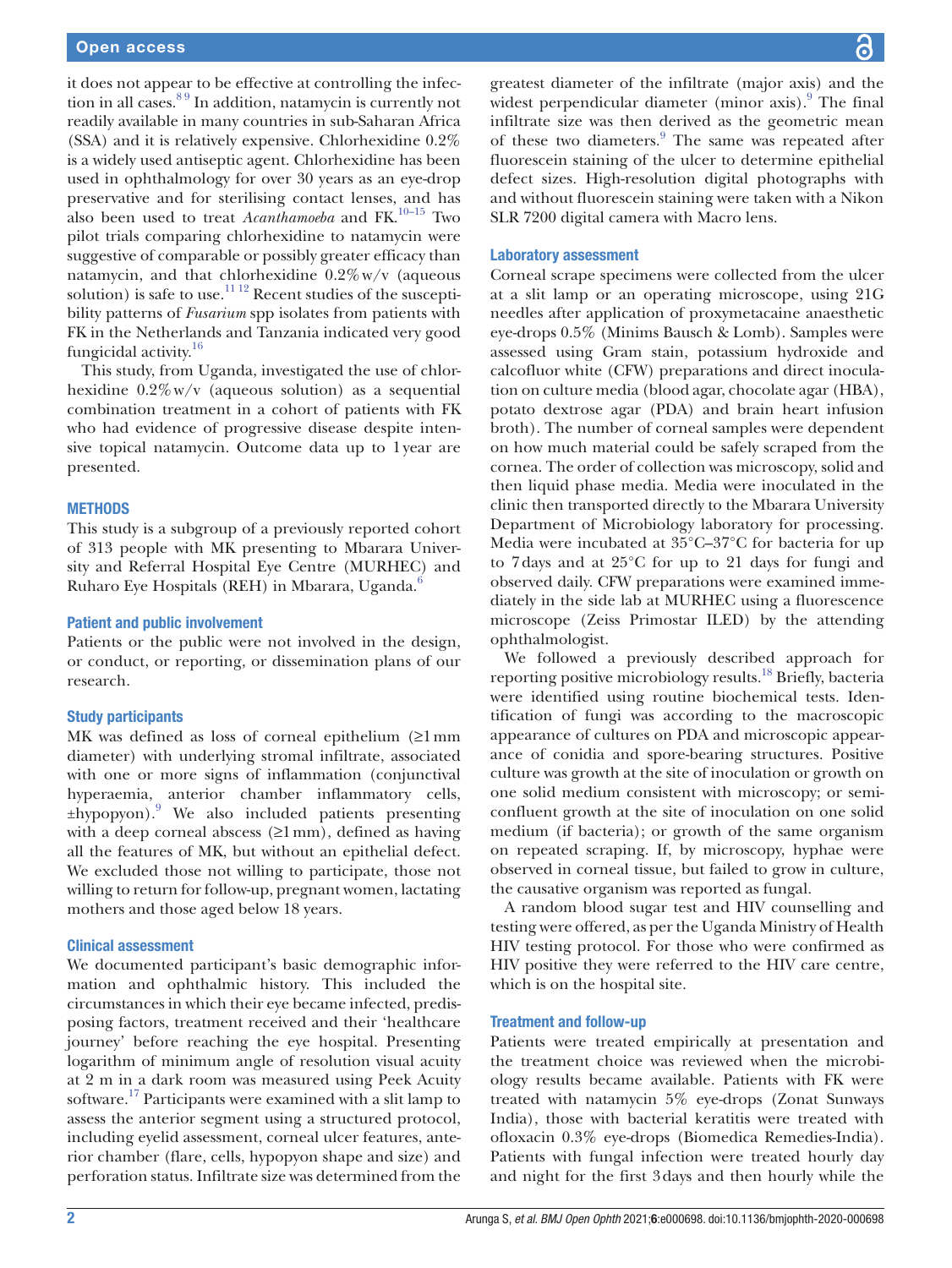patient was awake for 2 weeks. This was changed to 2 hourly for another 2 weeks and then tapered to four times a day until healed. For bacterial infections, patients were treated hourly day and night for the first 3days and then reduced to six times a day for a further week. All patients with fungal MK were also given ofloxacin 0.3% eye-drops four times a day as prophylaxis until all epithelial defects were healed. In addition, those in pain were treated with atropine 1% eye-drops (locally formulated) and oral paracetamol tablets. Raised intraocular pressure was treated with Timolol 0.5% eye-drops (locally formulated). Those with presumed viral keratitis were treated with acyclovir 3% eye ointment (CIPLA India) five times a day for 3 weeks. Most patients were admitted during the first week.

After the initial assessment, patients were scheduled to be reassessed on at least day 2, day 7, day 21 and 3 months, and where possible we also conducted a 1-year assessment. Additional assessments were conducted as clinically indicated.

Patients with FK who were not improving were given topical chlorhexidine gluconate 0.2% as a sequential combination treatment option, in addition to the natamycin 5%. The decision to add chlorhexidine was based on the clinical judgement of the ophthalmologist at the day 7 assessment. Indications included increasing epithelial defect, increasing infiltrate size and opacity, hypopyon height, increasing inflammation (redness and pain), limbal involvement and impending perforation. The chlorhexidine  $0.2\%$  w/v (aqueous solution) we used was locally reconstituted from 20% chlorhexidine at our facility. The facility has a production unit for compounding eye medicine and is certified by the Uganda National Drug Authority. Patients on chlorhexidine were treated hourly while the patient was awake for 2 weeks. This was changed to 2 hourly for another 2 weeks and then tapered to four times a day until healed.

The main outcome measures were final best-corrected vision at 3 months, blindness  $\langle \langle 3/60 \rangle$  in the affected eye) at 3 months and loss of the eye at 3 months. Scar density was also graded as 'no scar' (clear cornea), 'mild scar' (anterior chamber structures clearly visible through the scar), 'moderate scar' (anterior chamber structures vaguely visible through the scar) and 'dense scar' (anterior chamber structures completely obscured by the scar).

#### **RESULTS**

A total of 313 patients with MK were enrolled in the study; 168 (54%) had FK. Of these, 13 people with FK had clinical evidence of deterioration while on intensive topical natamycin. The demographic and clinical characteristics of the 13 participants are presented in [table](#page-3-0) 1. Eight (62%%) were male. Their ages ranged between 27 and 73 years (median 43 years, IQR 38–57 years). Seven reported their main occupation to be farming. We were able to follow up seven patients to 1year and three additional patients to 3months although one had to be eviscerated at the end of the 3months follow-up. One

patient was lost to follow-up after day 45. Two people had such a severe infection that it required evisceration at day 14. Out of the 13 participants, one person was diabetic on insulin and four people were HIV positive (one previously undiagnosed).

Clinical presentation was variable. One patient had good vision (6/6), two patients had moderate vision impairment (<6/18 to  $\geq 6/60$ ), two patients had severe vision impairment ( $\langle 6/60 \rangle$  to  $\geq 3/60$ ) and eight patients were blind  $\langle 3/60 \rangle$ . The size of the infiltrate (geometrical mean) ranged from 1.7mm to 9.1mm (median 7.1mm, IQR 4.4–8.3mm).

All participants had microbiological investigations performed at presentation, and all had evidence of fungal hyphae on light microscopy of slide samples performed on the day of presentation. Cultures were set up for all cases, which yielded fungal growth in eleven cases (culture positive rate 85%). Of the 11 cases, 10 were identified while one had 'unidentified' fungus. The organisms identified are listed in [table](#page-3-0) 1.

The clinical course of each infection is documented in [online supplemental figure 1,](https://dx.doi.org/10.1136/bmjophth-2020-000698) including the indication for adding chlorhexidine. Seven had increasing primary infiltrate size and/or new endothelial plaque, three had new satellite lesions and three had progressive corneal thinning with perforation or impending perforation. Of note, one patient (case 6), was intolerant to natamycin 5%; this was discontinued and chlorhexidine 0.2% continued as monotherapy; in all the others the natamycin was continued. In three patients, chlorhexidine was started within 3days of presentation due to evidence of a rapidly progressing disease.

Nine (75%) cases, which had previously been deteriorating while on natamycin 5% alone, showed signs of responding after the introduction of chlorhexidine 0.2%, with healing of their ulcers and the resolution of inflammatory signs [\(online supplemental figure 1](https://dx.doi.org/10.1136/bmjophth-2020-000698)). At the time of the final follow-up, three patients  $(38.5\%)$ had vision better than 6/18. The eyes of three patients had to be eviscerated due to the progressive and severe nature of their infection despite maximum medical treatment. Scar sizes were available for 8 patients, they ranged from 4.6 to 9.4mm (median 6.6mm, IQR 5.9–8.0mm). Five patients had dense scars, three moderate scars and one had mild scars.

#### **DISCUSSION**

FK is a severe and potentially blinding corneal infection.<sup>[4](#page-5-1)</sup> The burden is greatest in tropical and subtropical countries, probably due to a combination of climate (higher temperatures and humidity) and frequent agriculture related eye injuries.[19](#page-6-3) FK is responsible for between 20% and 60% of corneal infections diagnosed in tropical regions.[20](#page-6-4) Our previous work in Uganda found that fila-mentous fungi accounted for [6](#page-5-3)2% of corneal infections.<sup>6</sup> It is often inadequately treated with significant barriers to receiving appropriate, timely intervention, compounded by indiscriminate and inappropriate use of conventional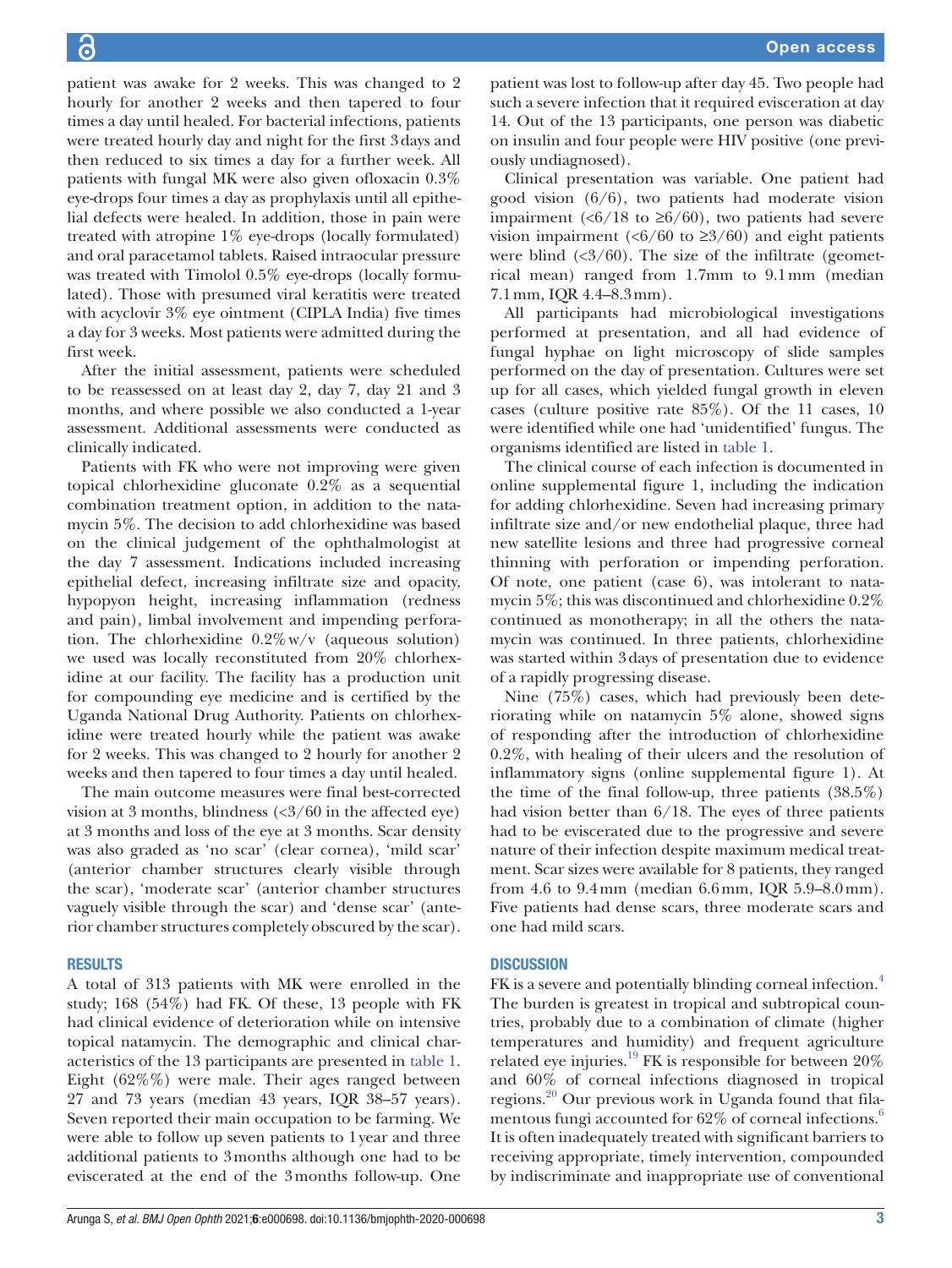<span id="page-3-0"></span>

| Remnant<br>corneal<br>clarity<br>Mildly<br>Clear<br>Clear<br>Clear<br>Clear<br>Clear<br>Clear<br>Clear<br>Clear<br>Hazy<br>$\frac{1}{2}$<br>$\frac{1}{2}$<br>$\leq$<br>$\frac{4}{2}$<br>Final<br>(mm)<br>scar<br>size<br>$6.4^*$<br>$6.4*$<br>4.6<br>$\overline{8}$ .0<br>6.8<br>5.8<br>$\overline{8}$ .0<br>$\frac{8}{6}$<br>5.0<br>$\overline{6}$ .<br>$\overline{1}$<br>T<br>Т<br>Dense scar<br>Dense scar<br>Dense scar<br>Dense scar<br>Dense scar<br>applicable<br>applicable<br>applicable<br>Moderate<br>Moderate<br>Moderate<br>(ulcer site)<br>Mild scar<br>final visit<br>clarity at<br>Corneal<br>scar<br>scar<br>scar<br>$\frac{1}{2}$<br>$\frac{1}{2}$<br>$\frac{1}{2}$<br>$\frac{1}{2}$<br>Eviscerated<br>Eviscerated<br>Eviscerated<br>follow-up<br>Outcome<br>Healed<br>Healed<br>Healed<br>Lost to<br>Healed<br>Healed<br>Healed<br>Healed<br>Healed<br>Healed<br>acuity<br>visual<br>Final<br>6/36<br>6/18<br>1/60<br>6/18<br>2/60<br>$\overline{P}$<br>$\frac{1}{2}$<br><b>NPL</b><br>$\frac{4}{2}$<br>NH<br>H<br>MH<br>H<br>6/6<br>군<br>Duration of<br>dn-wollot<br>45 days<br>14 days<br>90 days<br>14 days<br>90 days<br>90 days<br>1year<br>1year<br>1year<br>1year<br>1year<br>1year<br>1year<br>Perforation at<br>presentation<br>Yes†<br>$\frac{1}{2}$<br>$\frac{1}{2}$<br>$\frac{1}{2}$<br>$\stackrel{\circ}{\simeq}$<br>$\frac{1}{2}$<br>$\frac{1}{2}$<br>$\frac{1}{2}$<br>$\frac{1}{2}$<br>$\frac{1}{2}$<br>$\frac{1}{2}$<br>$\frac{1}{2}$<br>$\frac{1}{2}$<br>geometric<br>infiltrate<br>mean)<br>2.59<br>8.49<br>7.10<br>4.24<br>7.32<br>8.28<br>8.94<br>6.88<br>7.60<br>4.40<br>1.73<br>9.09<br>7.08<br>size<br>Presenting<br>acuity<br>visual<br>6/36<br>6/36<br>2/60<br>4/60<br>4/60<br>$rac{5}{5}$<br>6/6<br>MH<br>MH<br>E<br>MH<br>MH<br>H<br>군<br>군<br>Neg<br>Neg<br>Neg<br>Neg<br>Neg<br>Neg<br>Neg<br>Neg<br>Pos<br>Pos<br>Neg<br>Pos<br>Pos<br>$\geq$<br><b>Diabetes</b><br>Yes<br>$\frac{1}{2}$<br>$\frac{1}{2}$<br>$\frac{1}{2}$<br>$\frac{1}{2}$<br>$\frac{1}{2}$<br>$\frac{1}{2}$<br>$\frac{1}{2}$<br>$\frac{1}{2}$<br>$\frac{1}{2}$<br>ş<br>$\frac{1}{2}$<br>$\frac{1}{2}$<br>Fusarium spp<br>Fusarium spp<br>Fusarium spp<br>Bipolaris spp<br>Lasiodiplodia<br>Bipolaris spp<br>Candida spp<br>Acremonium<br>theobromae<br>Unidentified<br>Aspergillius<br>Aspergillius<br>No growth<br>No growth<br>Organism<br>spp<br>spp<br>spp<br>Self-employed | Demographic and clinical characteristics at presentation and final outcomes |  | Presenting |  |  |  |  |
|----------------------------------------------------------------------------------------------------------------------------------------------------------------------------------------------------------------------------------------------------------------------------------------------------------------------------------------------------------------------------------------------------------------------------------------------------------------------------------------------------------------------------------------------------------------------------------------------------------------------------------------------------------------------------------------------------------------------------------------------------------------------------------------------------------------------------------------------------------------------------------------------------------------------------------------------------------------------------------------------------------------------------------------------------------------------------------------------------------------------------------------------------------------------------------------------------------------------------------------------------------------------------------------------------------------------------------------------------------------------------------------------------------------------------------------------------------------------------------------------------------------------------------------------------------------------------------------------------------------------------------------------------------------------------------------------------------------------------------------------------------------------------------------------------------------------------------------------------------------------------------------------------------------------------------------------------------------------------------------------------------------------------------------------------------------------------------------------------------------------------------------------------------------------------------------------------------------------------------------------------------------------------------------------------------------------------------------------------------------------------------------------------|-----------------------------------------------------------------------------|--|------------|--|--|--|--|
|                                                                                                                                                                                                                                                                                                                                                                                                                                                                                                                                                                                                                                                                                                                                                                                                                                                                                                                                                                                                                                                                                                                                                                                                                                                                                                                                                                                                                                                                                                                                                                                                                                                                                                                                                                                                                                                                                                                                                                                                                                                                                                                                                                                                                                                                                                                                                                                                    |                                                                             |  |            |  |  |  |  |
|                                                                                                                                                                                                                                                                                                                                                                                                                                                                                                                                                                                                                                                                                                                                                                                                                                                                                                                                                                                                                                                                                                                                                                                                                                                                                                                                                                                                                                                                                                                                                                                                                                                                                                                                                                                                                                                                                                                                                                                                                                                                                                                                                                                                                                                                                                                                                                                                    |                                                                             |  |            |  |  |  |  |
|                                                                                                                                                                                                                                                                                                                                                                                                                                                                                                                                                                                                                                                                                                                                                                                                                                                                                                                                                                                                                                                                                                                                                                                                                                                                                                                                                                                                                                                                                                                                                                                                                                                                                                                                                                                                                                                                                                                                                                                                                                                                                                                                                                                                                                                                                                                                                                                                    |                                                                             |  |            |  |  |  |  |
|                                                                                                                                                                                                                                                                                                                                                                                                                                                                                                                                                                                                                                                                                                                                                                                                                                                                                                                                                                                                                                                                                                                                                                                                                                                                                                                                                                                                                                                                                                                                                                                                                                                                                                                                                                                                                                                                                                                                                                                                                                                                                                                                                                                                                                                                                                                                                                                                    |                                                                             |  |            |  |  |  |  |
|                                                                                                                                                                                                                                                                                                                                                                                                                                                                                                                                                                                                                                                                                                                                                                                                                                                                                                                                                                                                                                                                                                                                                                                                                                                                                                                                                                                                                                                                                                                                                                                                                                                                                                                                                                                                                                                                                                                                                                                                                                                                                                                                                                                                                                                                                                                                                                                                    |                                                                             |  |            |  |  |  |  |
|                                                                                                                                                                                                                                                                                                                                                                                                                                                                                                                                                                                                                                                                                                                                                                                                                                                                                                                                                                                                                                                                                                                                                                                                                                                                                                                                                                                                                                                                                                                                                                                                                                                                                                                                                                                                                                                                                                                                                                                                                                                                                                                                                                                                                                                                                                                                                                                                    |                                                                             |  |            |  |  |  |  |
|                                                                                                                                                                                                                                                                                                                                                                                                                                                                                                                                                                                                                                                                                                                                                                                                                                                                                                                                                                                                                                                                                                                                                                                                                                                                                                                                                                                                                                                                                                                                                                                                                                                                                                                                                                                                                                                                                                                                                                                                                                                                                                                                                                                                                                                                                                                                                                                                    |                                                                             |  |            |  |  |  |  |
|                                                                                                                                                                                                                                                                                                                                                                                                                                                                                                                                                                                                                                                                                                                                                                                                                                                                                                                                                                                                                                                                                                                                                                                                                                                                                                                                                                                                                                                                                                                                                                                                                                                                                                                                                                                                                                                                                                                                                                                                                                                                                                                                                                                                                                                                                                                                                                                                    |                                                                             |  |            |  |  |  |  |
|                                                                                                                                                                                                                                                                                                                                                                                                                                                                                                                                                                                                                                                                                                                                                                                                                                                                                                                                                                                                                                                                                                                                                                                                                                                                                                                                                                                                                                                                                                                                                                                                                                                                                                                                                                                                                                                                                                                                                                                                                                                                                                                                                                                                                                                                                                                                                                                                    |                                                                             |  |            |  |  |  |  |
|                                                                                                                                                                                                                                                                                                                                                                                                                                                                                                                                                                                                                                                                                                                                                                                                                                                                                                                                                                                                                                                                                                                                                                                                                                                                                                                                                                                                                                                                                                                                                                                                                                                                                                                                                                                                                                                                                                                                                                                                                                                                                                                                                                                                                                                                                                                                                                                                    | Self-employed                                                               |  |            |  |  |  |  |
|                                                                                                                                                                                                                                                                                                                                                                                                                                                                                                                                                                                                                                                                                                                                                                                                                                                                                                                                                                                                                                                                                                                                                                                                                                                                                                                                                                                                                                                                                                                                                                                                                                                                                                                                                                                                                                                                                                                                                                                                                                                                                                                                                                                                                                                                                                                                                                                                    |                                                                             |  |            |  |  |  |  |
|                                                                                                                                                                                                                                                                                                                                                                                                                                                                                                                                                                                                                                                                                                                                                                                                                                                                                                                                                                                                                                                                                                                                                                                                                                                                                                                                                                                                                                                                                                                                                                                                                                                                                                                                                                                                                                                                                                                                                                                                                                                                                                                                                                                                                                                                                                                                                                                                    |                                                                             |  |            |  |  |  |  |
|                                                                                                                                                                                                                                                                                                                                                                                                                                                                                                                                                                                                                                                                                                                                                                                                                                                                                                                                                                                                                                                                                                                                                                                                                                                                                                                                                                                                                                                                                                                                                                                                                                                                                                                                                                                                                                                                                                                                                                                                                                                                                                                                                                                                                                                                                                                                                                                                    |                                                                             |  |            |  |  |  |  |
|                                                                                                                                                                                                                                                                                                                                                                                                                                                                                                                                                                                                                                                                                                                                                                                                                                                                                                                                                                                                                                                                                                                                                                                                                                                                                                                                                                                                                                                                                                                                                                                                                                                                                                                                                                                                                                                                                                                                                                                                                                                                                                                                                                                                                                                                                                                                                                                                    | Self-employed                                                               |  |            |  |  |  |  |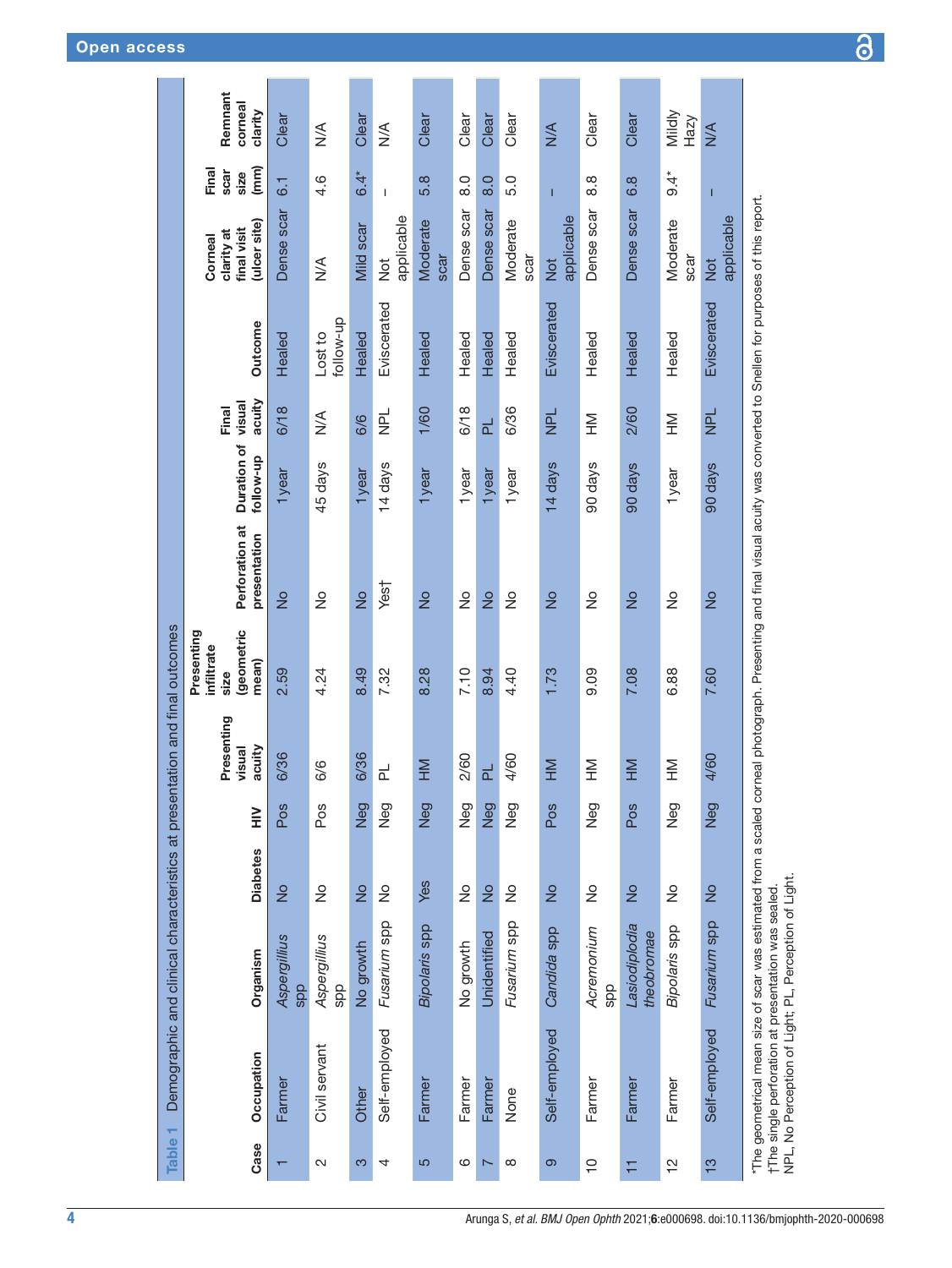medicines such as topical corticosteroids or harmful traditional eye medicines. $46$ 

There are a limited number of antifungals available for treating FK, which fall into four main groups: imidazoles, triazoles, polyenes and fluorinated pyrimidines. There have been several clinical trials comparing treatment options for FK, which have been systematically reviewed.[21 22](#page-6-5) Natamycin, which was approved in the 1960s by the FDA for FK, has been compared with a number of newer agents, including voriconazole. Natamycin and voriconazole have been compared in four trials, with the meta-analysis favouring natamycin.[9 21–24](#page-5-8)

As a result, first-line management of filamentous FK is usually with topical natamycin 5% when this is available. This was added to the WHO Essential Medicines List in 2017 for this indication. However, even when intensive topical natamycin is initiated, infections frequently progress relentlessly to perforation and loss of the eye.<sup>4679</sup> Moreover, in many countries antifungal eye-drop treatments are simply not available. This includes most countries in SSA, some Asian countries and some countries in Europe. $425$  Natamycin is relatively expensive even if it is available. Therefore, additional alternative and more affordable drugs are clearly needed if the outcome of these infections is to improve.

Our study used chlorhexidine 0.2% as a sequential additional treatment for FK which was progressing on natamycin 5% monotherapy. We found that most patients responded well. These results correlate with other studies that have shown that chlorhexidine can be used in the management of  $FK<sup>11</sup>$  Two early trials in South Asia compared topical natamycin and chlorhexidine.<sup>11 12</sup> These were relatively small, with a combined size of 130 participants. In the first trial, three different concentrations of chlorhexidine (0.05%, 0.1% and 0.2%) were compared with natamycin  $5\%$ .<sup>[12](#page-5-9)</sup> There were trends towards more favourable responses by 5days and 'cure' at 21 days with increasing chlorhexidine concentration. The authors observed that a chlorhexidine concentration of 0.2% was superior to natamycin 5% in curing FK. In the second trial, chlorhexidine 0.2% was compared with natamycin 2.5% (half the standard concentra-tion).<sup>[11](#page-5-7)</sup> Chlorhexidine  $0.2\%$  was associated with more favourable responses at 5days. In a meta-analysis of these two studies, combining the chlorhexidine and natamycin groups with different concentrations, there was a nonsignificant trend favouring chlorhexidine over natamycin for cure/healing at 21 days. $^{21}$ 

Natamycin is a fungicidal and fungistatic polyene antifungal drug that binds to ergosterol but without permeabilising the cell membrane like the other polyenes. $26$ It also enters the cell and causes cellular toxicity by disrupting the ergosterol-dependent membrane metabolism.[26](#page-6-6) Chlorhexidine is a broad-spectrum biocide effective against Gram-positive bacteria, Gram-negative bacteria, fungi and viruses. It kills by disrupting cellular membranes resulting in leakage of cytoplasmic components, and formation of irreversible precipitates with

intracellular ATP and nucleic acids. $27$  Unlike other antifungal agents which are fungistatic and do not kill the fungus, chlorhexidine is fungicidal.<sup>28-30</sup>

Oliveira *et al* recently tested fungal sensitivities of chlorhexidine, amphotericin B, voriconazole, posaconazole, miconazole, natamycin, 5-fluorocytosine and caspofungin in isolates collected from patients with FK in Tanzania and the Netherlands (all  $\hat{F}$ *usarium* spp).<sup>16</sup> In that study, chlorhexidine showed broad in vitro activity against all *Fusarium* species tested and, compared with the other antifungal agents, showed the broadest fungicidal activity against the two species tested (90% of *Fusarium oxysporum* strains and 100% of the *Fusarium solani* strains).<sup>[16](#page-6-0)</sup> In this report, the median MICs (total MIC range) of chlorhexidine in comparison with natamycin were 16 (8-32) mg/L vs 8 (4-16)mg/L for *F.solani* spp, 8 (2–64)mg/L vs  $8$   $(4-8)$ mg/L for *F. oxysporum* spp,  $8$   $(4-64)$  mg/L vs 8 (2–8)mg/L for *F. fujukuroi* spp and 8 (4–16)mg/L vs 4 (2–16)mg/L for *F. dimerum* spp. A more recent case series from the Netherlands also reported MICs isolates from four patients with FK (all *Fusarium spp*) as ranging from 2 to  $32 \text{ mg/L}$ .<sup>31</sup> The Mycotic Treatment Trial I (MUTT I) also reported the MICs of natamycin for the 256 patients who had fungal culture results.<sup>32</sup> The reported natamycin MIC ranged from 2 to 32mg/L for *Fusarium* spp and from 8 to 64mg/L for *Aspergillus flavus*. [32](#page-6-10) In another report from China, the MIC for natamycin for 216 strains from patients with FK were 8, 32 and 4mg/L for *Fusarium* spp, *Aspergillus* spp and *Alternaria alternata*, respectively[.33](#page-6-11) These MICs corresponded to a range of 0.002–0.012 for chlorhexidine and 0.001–0.012 for natamycin; somewhat below the available eye-drop formulations of chlorhexidine 0.02% or 0.2% and natamycin 2.5% or 5%.

Except for one case who reported severe intolerance to natamycin 5% (case 5), chlorhexidine 0.2% was used as a sequential adjuvant drug in combination with natamycin 5%. Even when used as monotherapy, the patient had a good response to treatment. One patient with *Candida* (case 9) experienced a rapid deterioration with eventual eye loss. Yeast keratitis is not known to respond favourably to natamycin and Chlorhexidine. $34$  This particular patient was a previously undiagnosed HIV positive patient, he presented a few weeks later with another infiltrate in his only remaining eye which we successfully treated with topical amphotericin B  $0.15\%$ .<sup>35</sup>

#### Strengths and weaknesses

There have not been any reports on using chlorhexidine as a sequential combination agent in treatment of recalcitrant FK in sub-Saharan Africa. The chlorhexidine 0.2% was locally produced in our facility making it an easily and readily available option and much cheaper than natamycin 5% (US\$1 compared with US\$15). We had a good culture sensitivity yield of 85%, which compares favourably to other reports from the region which typically a  $50\%$  yield.  $^{4\,19\,36}$ 

This report suggests that chlorhexidine may be a beneficial additional treatment for FK. There might have been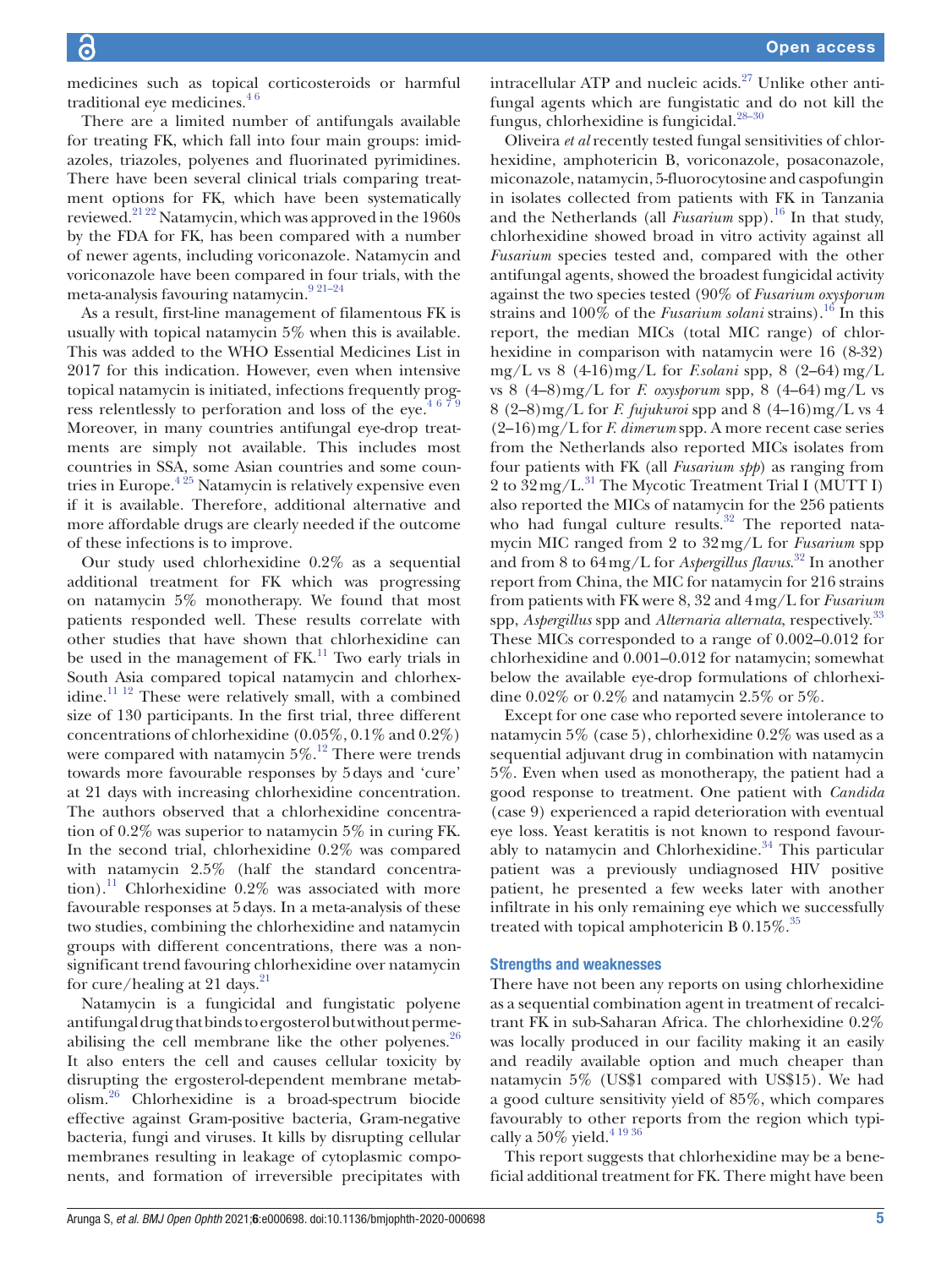#### Open access

other reasons why the patients initially did not respond to natamycin in our study, such as poor compliance to the medicine and having non-fungal coinfection which chlorhexidine could have helped treat due to its broad antimicrobial (bacterial, fungal and protozoal) activity. However, in our cohort, all FK patients were treated with ofloxacin (a broad-spectrum antibiotic) from presentation, in addition to the natamycin. Therefore, untreated coinfection is unlikely. Moreover, the proportion of patients diagnosed with mixed infection in our cohort was only  $5\%$ .<sup>[6](#page-5-3)</sup> In addition, all the patients were given proper counselling on adherence which was particularly reinforced in the context of possible treatment failure. However, we did not have more objective methods of assessing compliance such as weighting the bottles.

Based on their mechanism of action, it is plausible that there might be a synergistic effect from a combined natamycin and chlorhexidine therapy. Being a smaller molecule than natamycin, chlorhexidine may be able to penetrate the cornea better, although topical treatment with both drugs has been shown not to result in high concentrations in the anterior chamber. $37$  A recent in vitro study from China has suggested that a dual therapy of voriconazole and chlorhexidine may be more efficacious than a combination of natamycin and chlorhexidine.<sup>38</sup> However, caution is required in extrapolating in vitro result such as this to clinical practice as there is often a disconnect between in vitro activity and the in vivo response, as highlighted in the MUTT1 study, where natamycin was found to be superior to voriconazole.

This was a relatively small series, and the evidence needs to be interpreted with caution. Although we did not systematically collect toxicity data in this study, most of the patients healed with clear peripheral cornea. No patients in our study had chlorhexidine discontinued because of stinging, allergy or corneal toxicity to the chlorhexidine. Due to the resource-limited settings, we were not able to set up sensitivity studies for the fungal cultures.

#### **CONCLUSION**

Chlorhexidine 0.2% appears to be an effective sequential combination agent to topical antifungal treatment, which can be considered in cases of recalcitrant FK not responding to natamycin 5% alone.

Correction notice This article has been corrected since it was published. Author name 'Abeer H A Mohamed-Ahmed' has been updated.

Acknowledgements The authors would like to appreciate Mr Gilbert Arinda, Ms. Pauline Boonabaana, Mr Martin Bukenya, Mr Bernard Beinomugisha, Mr Martin Bukenya Ms. Allen Asiimwe and Dr.Pliers Tusingwire for helping in data collection.

Contributors SA, JJH, AL and MB conceived the design. SA, TM, JM, AE and AL collected the data. All authors analysed the data and have approved the final manuscript.

Funding SA is supported by a Research Fellowship from the Commonwealth Eye Health Consortium, funded by The Queen Elizabeth Diamond Jubilee Trust. MB is supported by the Wellcome Trust (207472/Z/17/Z).

Competing interests None declared.

Patient consent for publication Not required.

Ethics approval The study was approved by the London School of Hygiene & Tropical Medicine Ethics Committee (Ref 10647), Mbarara University Research Ethics Committee (Ref 10/04-16) and Uganda National Council for Science and Technology (Ref HS-2303) and followed the tenets of the Declaration of Helsinki. Written, informed consent in the local language, was obtained before enrolment. If the patient was unable to read, the information was read to them, and they were invited to indicate their consent by application of their thumbprint, which was independently witnessed.

Provenance and peer review Not commissioned; externally peer reviewed.

Data availability statement Data are available upon request.

Supplemental material This content has been supplied by the author(s). It has not been vetted by BMJ Publishing Group Limited (BMJ) and may not have been peer-reviewed. Any opinions or recommendations discussed are solely those of the author(s) and are not endorsed by BMJ. BMJ disclaims all liability and responsibility arising from any reliance placed on the content. Where the content includes any translated material, BMJ does not warrant the accuracy and reliability of the translations (including but not limited to local regulations, clinical guidelines, terminology, drug names and drug dosages), and is not responsible for any error and/or omissions arising from translation and adaptation or otherwise.

Open access This is an open access article distributed in accordance with the Creative Commons Attribution 4.0 Unported (CC BY 4.0) license, which permits others to copy, redistribute, remix, transform and build upon this work for any purpose, provided the original work is properly cited, a link to the licence is given, and indication of whether changes were made. See: [https://creativecommons.org/](https://creativecommons.org/licenses/by/4.0/) [licenses/by/4.0/](https://creativecommons.org/licenses/by/4.0/).

#### ORCID iD

Simon Arunga<http://orcid.org/0000-0002-1049-3086>

#### REFERENCES

- 1 Whitcher JP, Srinivasan M. Corneal ulceration in the developing world--a silent epidemic. *[Br J Ophthalmol](http://dx.doi.org/10.1136/bjo.81.8.622)* 1997;81:622–3.
- <span id="page-5-0"></span>2 Titiyal JS, Negi S, Anand A, *et al*. Risk factors for perforation in microbial corneal ulcers in North India. *[Br J Ophthalmol](http://dx.doi.org/10.1136/bjo.2005.079533)* 2006;90:686–9.
- 3 Pharmakakis NM, Andrikopoulos GK, Papadopoulos GE, *et al*. Does identification of the causal organism of corneal ulcers influence the outcome? *[Eur J Ophthalmol](http://dx.doi.org/10.1177/112067210301300102)* 2003;13:11–17.
- <span id="page-5-1"></span>4 Burton MJ, Pithuwa J, Okello E, *et al*. Microbial keratitis in East Africa: why are the outcomes so poor? *[Ophthalmic Epidemiol](http://dx.doi.org/10.3109/09286586.2011.595041)* 2011;18:158–63.
- <span id="page-5-2"></span>5 Burton MJ, Faal HB, Ramke J, *et al*. Announcing the Lancet global health Commission on global eye health. *[Lancet Glob Health](http://dx.doi.org/10.1016/S2214-109X(19)30450-4)* 2019;7:e1612–3.
- <span id="page-5-3"></span>6 Arunga S, Kintoki GM, Mwesigye J, *et al*. Epidemiology of microbial keratitis in Uganda: a cohort study. *[Ophthalmic Epidemiol](http://dx.doi.org/10.1080/09286586.2019.1700533)* 2020;27:121–31.
- <span id="page-5-4"></span>7 Prajna NV, Krishnan T, Rajaraman R, *et al*. Effect of oral voriconazole on fungal keratitis in the mycotic ulcer treatment trial II (MutT II): a randomized clinical trial. *[JAMA Ophthalmol](http://dx.doi.org/10.1001/jamaophthalmol.2016.4096)* 2016;134:1365–72.
- <span id="page-5-5"></span>8 Prajna NV, Mascarenhas J, Krishnan T, *et al*. Comparison of natamycin and voriconazole for the treatment of fungal keratitis. *[Arch Ophthalmol](http://dx.doi.org/10.1001/archophthalmol.2010.102)* 2010;128:672–8.
- <span id="page-5-8"></span>9 Prajna NV, Krishnan T, Mascarenhas J, *et al*. The mycotic ulcer treatment trial: a randomized trial comparing natamycin vs voriconazole. *[JAMA Ophthalmol](http://dx.doi.org/10.1001/jamaophthalmol.2013.1497)* 2013;131:422–9.
- <span id="page-5-6"></span>10 Ong HS, Fung SSM, Macleod D, *et al*. Altered patterns of fungal keratitis at a London ophthalmic referral Hospital: an eight-year retrospective observational study. *[Am J Ophthalmol](http://dx.doi.org/10.1016/j.ajo.2016.05.021)* 2016;168:227–36.
- <span id="page-5-7"></span>11 Rahman MR, Johnson GJ, Husain R, *et al*. Randomised trial of 0.2% chlorhexidine gluconate and 2.5% natamycin for fungal keratitis in Bangladesh. *[Br J Ophthalmol](http://dx.doi.org/10.1136/bjo.82.8.919)* 1998;82:919–25.
- <span id="page-5-9"></span>12 Rahman MR, Minassian DC, Srinivasan M, *et al*. Trial of chlorhexidine gluconate for fungal corneal ulcers. *[Ophthalmic](http://dx.doi.org/10.3109/09286589709115721)  [Epidemiol](http://dx.doi.org/10.3109/09286589709115721)* 1997;4:141–9.
- 13 Dart JKG, Saw VPJ, Kilvington S. Acanthamoeba keratitis: diagnosis and treatment update 2009. *[Am J Ophthalmol](http://dx.doi.org/10.1016/j.ajo.2009.06.009)* 2009;148:487–99.
- 14 Kosrirukvongs P, Wanachiwanawin D, Visvesvara GS. Treatment of Acanthamoeba keratitis with chlorhexidine. *[Ophthalmology](http://dx.doi.org/10.1016/S0161-6420(99)90169-0)* 1999;106:798–802.
- 15 Seal D, Hay J, Kirkness C, *et al*. Successful medical therapy of Acanthamoeba keratitis with topical chlorhexidine and propamidine. *[Eye](http://dx.doi.org/10.1038/eye.1996.92)* 1996;10:413–21.